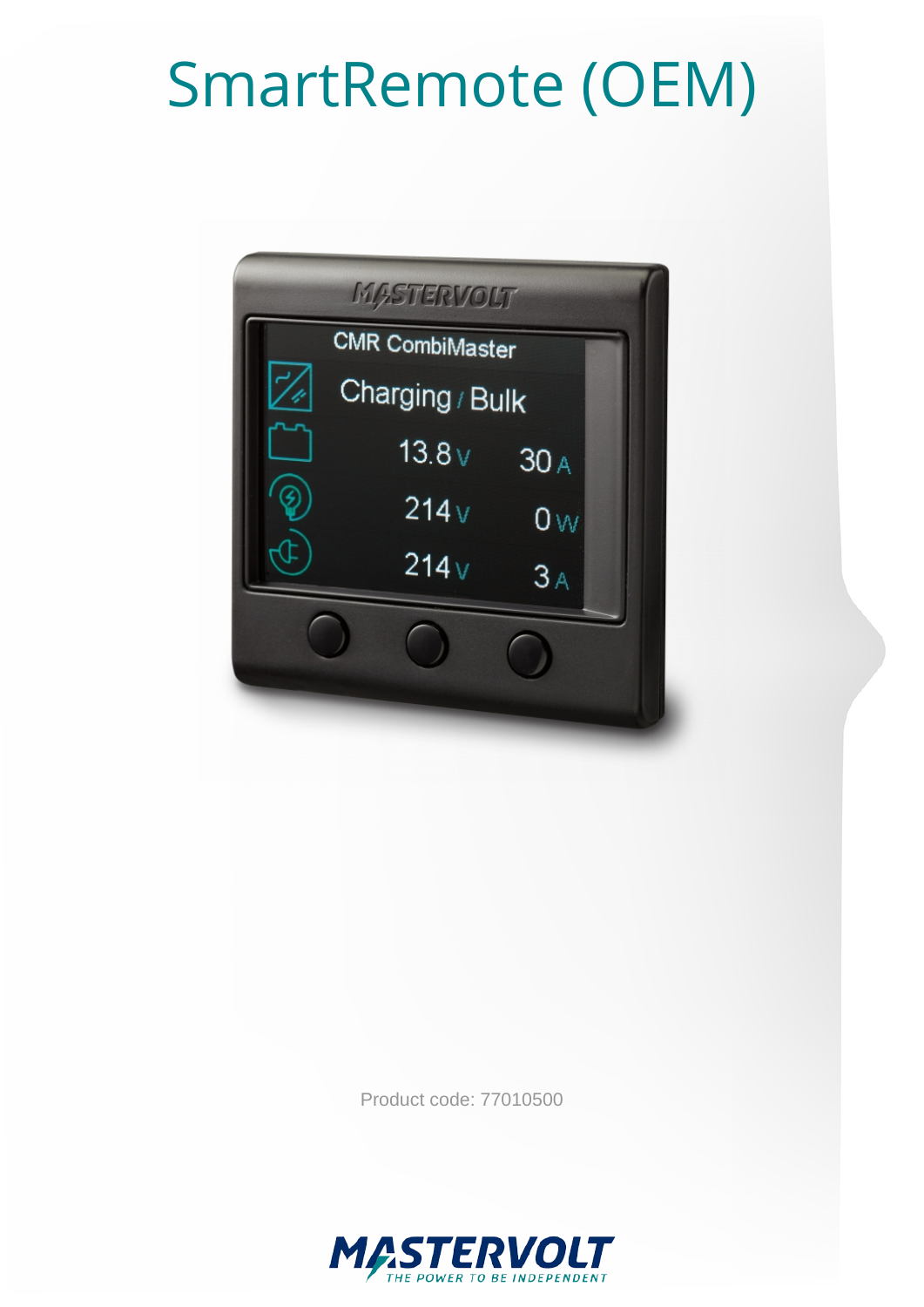#### **Checking your Mastervolt product has never been easier**

The SmartRemote completes any MasterBus system. With its good looks and compact size, the SmartRemote is ideal as a remote panel in entry level power systems or as a local device readout in larger systems. Applications include boats, vehicles and stationary systems.

#### **Local device monitoring**

Mastervolt products enable intelligent power systems with advanced multi-device monitoring and control. However, in situations where the local device readout is hard to reach or too limited, an entry-level color display for local device monitoring would be ideal. This is where the SmartRemote comes in.

#### **Easy to use**

The new SmartRemote single-device display is unique in many ways. It communicates with Mastervolt devices, shows key parameters, allows simple device settings and is fun to use. Checking your batteries, adjusting your shore fuse or controlling your Mastervolt charger/inverter has never been easier.

#### **Easy to install**

The SmartRemote display can be panel mounted or may be integrated into a Blue Sea Systems Custom 360 bezel. Connection is easy as 1-2-3: simply click the network cable into a Mastervolt device and off you go.

### **Affordable**

The SmartRemote offers great value for money, having so many features in a compact and sturdy design, at a price which will surprise you.

#### **Features**

- · Full color display for local device monitoring.
- Displays key parameters.
- · Control key device functions.
- · User adjustable power saving mode.
- · MasterBus network compatible.
- · Universal, easy mounting.
- $\cdot$  Plug & Play no configuration, no power supply needed.
- · Blue Sea Systems Custom 360 integration.
- · Support for English, Dutch, German, French, Spanish, Italian, Danish, Swedish, Norwegian, Finnish.

#### **Supported products:**

- · CombiMaster, all models.
- · ChargeMaster Plus, all models
- · MLI Ultra 5500, MLI Ultra 2750, MLI Ultra 5000, MLI Ultra 2500, MLI Ultra 1250, MLI Ultra MKI.
- · MasterShunt 500 CZone, MasterShunt 500.

#### **Think Global, Act Local... Smart Remote!**